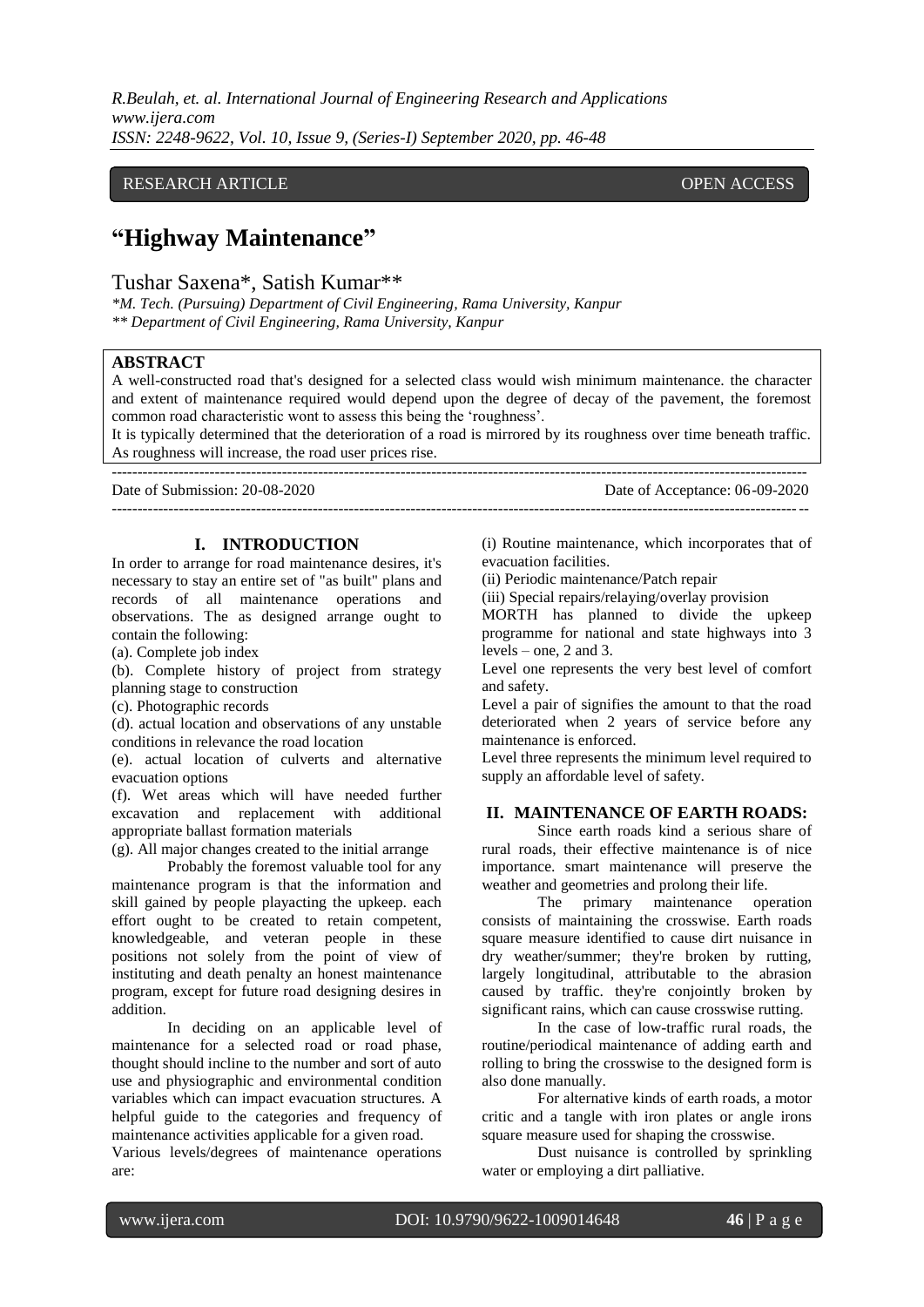# 2.1 Maintenance of Gravel/Moorum Roads:<br>The maintenance operations

maintenance operations square measure much kind of like those for earth roads – filling lost material, grading, dragging and addition of gravel, at the side of adequate rolling.

Re-gravelling is also done by adding a pair of5-75 metric linear unit loose thickness of gravel once in 2 to five years, relying upon traffic conditions and also the periodic maintenance, additionally to environmental factors.

2.2 Maintenance of Water-bound Macadam Roads: Un-surfaced water-bound macadam is extremely ordinarily employed in India.

The following defects arise attributable to the deterioration of a WBM surface:

Mixed traffic conditions have adverse effects, inflicting the road to be unclean in summer and slushy in monsoon.

(a) Rutting:

Ruts square measure repaired by scarifying and removing loose stones, filling with metal – part salvaged and part recent, adding screenings and gravel, and rolling with wetness. A vi metric linear unit sand layer is wet.

(b) Pot-Holes:

Pot-holes square measure fashioned attributable to poor quality stones and native failure of subgrade. Patch repairs square measure done to fill the potholes in a very rectangular form with metal in a very manner kind of like the repair of ruts.

(c) Corrugations:

Corrugations lead to a wavy surface and cause discomfort. a range of things like inadequate and defective rolling, vibrations started by the gas tyres of vehicles and shock absorbers and conjointly those started by braking action contribute to the formation of corrugations. The excessive blindage material, if any, collected on the surface, ought to be removed by dragging and/or brooming.

(d) Ravelling:

Ravelling may be prevented to some extent by bright with an honest binder material and watering.

(e) Edge Damage: Since edge injury is caused by loss of shoulder support, repair ought to be done promptly.

Periodic renewals of WBM surface is needed, ideally once in 3-6 years.

## **III. MAINTENANCE OF BITUMINOUS ROADS:**

In addition to straightforward causes like traffic, weather and ingress of water for the deterioration of earth, gravel and WBM roads, loss of volatiles, reaction of the binder material and

inadequacy of the specification and construction standards conjointly may be the explanations for distress and disintegration of Bituminous pavements. Depending upon the degree of decay of the route facility, the character of the upkeep operations for Bituminous pavements might be:

(a) Patch Repair:

This consists of mend of pot-holes and localised failures, and will be up to regarding twenty five per cent of the expanse annually. For mend, sand intermixture, open-grade intermixture, dense-graded intermixture, or penetration mend is also adopted. (b) Surface Treatment:

The aim of surface treatment renewal of the surface course once patch repair becomes uneconomical; it's going to also be to enhance skid resistance once the surface is tired badly. normal specifications for tack coat, prime coat and seal coat, together with surface dressing/premix carpet ought to be used.

(c) Resurfacing:

This is concerned once the pavement has deteriorated badly. once the pavement is of inadequate thickness, AN "overlay" of adequate thickness ought to be designed and provided.

A brief description of the defects, symptoms, probable causes, and attainable treatment is given within the Table ten.3, extracted from "IRC; 82-1982: "Code of follow for maintenance of Bituminous surfaces", Indian Roads Congress, New Delhi, 1982": Defects, Symptoms, Causes and Treatment of Defects in Bituminous Surfacing"s.

## **IV. MAINTENANCE OF CONCRETE PAVEMENTS:**

A cement concrete pavement desires little maintenance if it's well-designed and properly created. In fact, this can be thought of to be the foremost vital advantage that offsets the high initial price. However, defects square measure seemingly to occur thanks to ingress of water, particularly through ill-maintained joints and cracks, inadequate pavement thickness and poor craftsmanship.

Cracks:

Appearance of cracks, which can be shrinkage cracks or deformation cracks thanks to temperature changes.

Cracks that seem within the corner and edge regions square measure known as "structural cracks" as they're thanks to the excessive stresses caused by wheel hundreds. They indicate inadequacy of the pavement thickness and may be viewed seriously and treated otherwise.

Hair cracks don't seem to be harmful, however medium and wide cracks enable water to run through and cause progressive loss of subgrade support. Such cracks ought to be stuffed up with